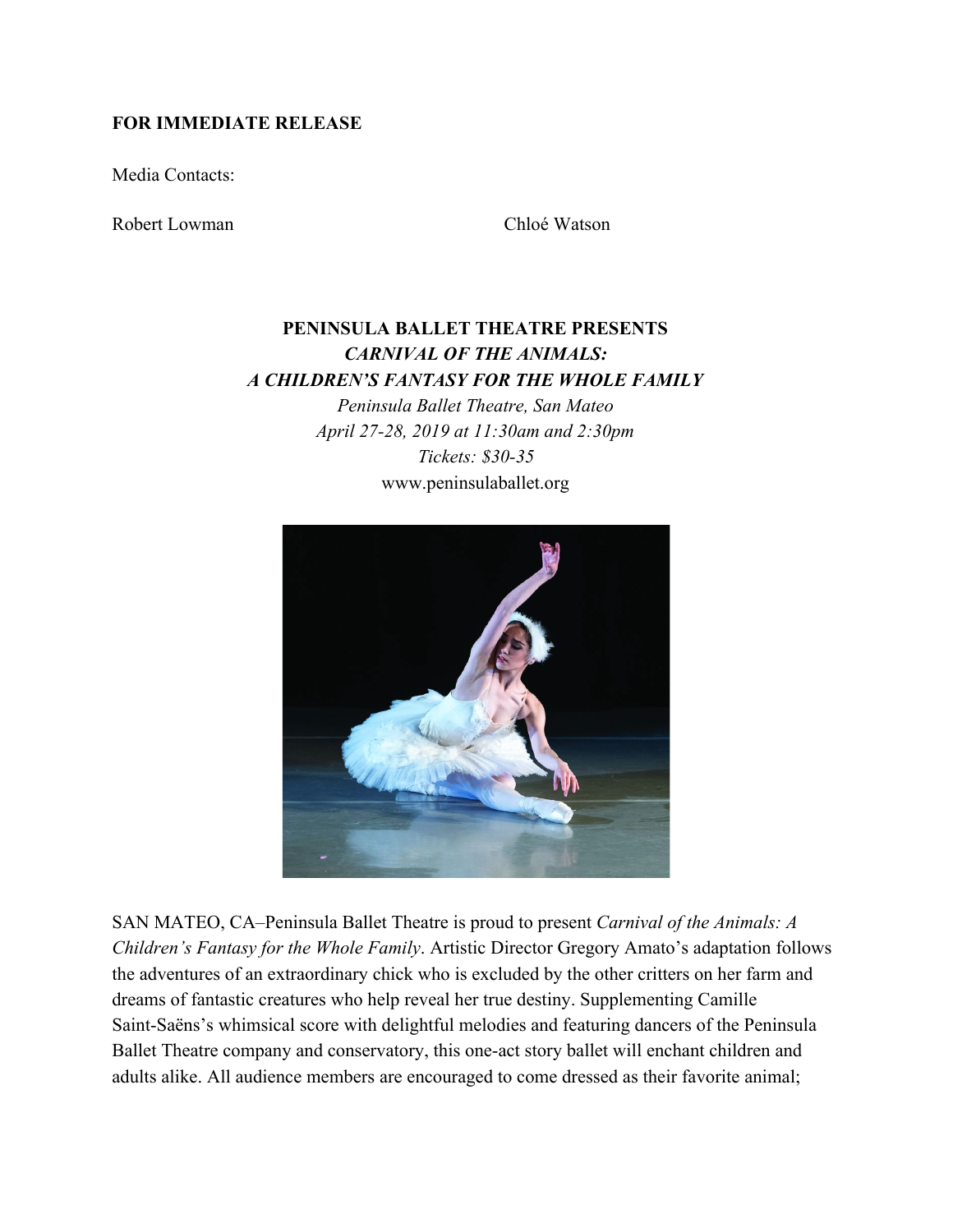children in costume will have a chance to win a prize in our #pbtcarnival Instagram photo contest.

### **About Artistic Director Gregory Amato**

Gregory Amato has a wide breadth of experience in the international world of ballet. During his four years with Ballet Du Nord in France, Mr. Amato performed in 53 countries. These included performances before the Queen of England, two presidents, numerous ambassadors, dignitaries and prime ministers.

He was tapped by New York City Ballet principal dancer Edward Villella to join him as a founding member of Villella's Miami City Ballet. After relocating to the Bay Area, he was similarly chosen by Michael Smuin as a founding member of Smuin Ballet. While dancing there, Smuin created several ballets on Gregory, including "Frankie and Johnny," and "Cyrano." He also appeared in the movie, "The Fantastics," which Smuin choreographed.

Amato's primary teacher and inspiration was New York City Ballet Dancer, Nolan T'Sani. He also studied under full scholarships at the San Francisco Ballet School and the Joffrey Ballet School in New York.

Amato competed and won the gold medal in the Fred Astaire International Ballroom Dance Competition. Despite his impressive ballet career, his personal highlight was his experience as the featured dancer at Carnegie Hall for the 100th Celebration of George Gershwin's birthday.

#### **About Peninsula Ballet Theatre**

Peninsula Ballet Theatre was founded in 1967 by Dick Ford and Richard Gibson as the non-profit performing vehicle for students in their ballet school, then Peninsula Ballet School. In 1971 the first professional dancers trained outside the school were hired to form a separate permanent company, the Bay Area's second oldest professional ballet company in continuous operations. Gregory Amato took the helm as Artistic Director in early 2017, and since then has cultivated a company of eighteen professional dancers that performs a full season of wide-ranging repertory.

## **CALENDAR LISTING**

Dance, Theater, Performance

**WHO/WHAT:** Peninsula Ballet Theatre presents *Carnival of the Animals: A Children's Fantasy for the Whole Family*